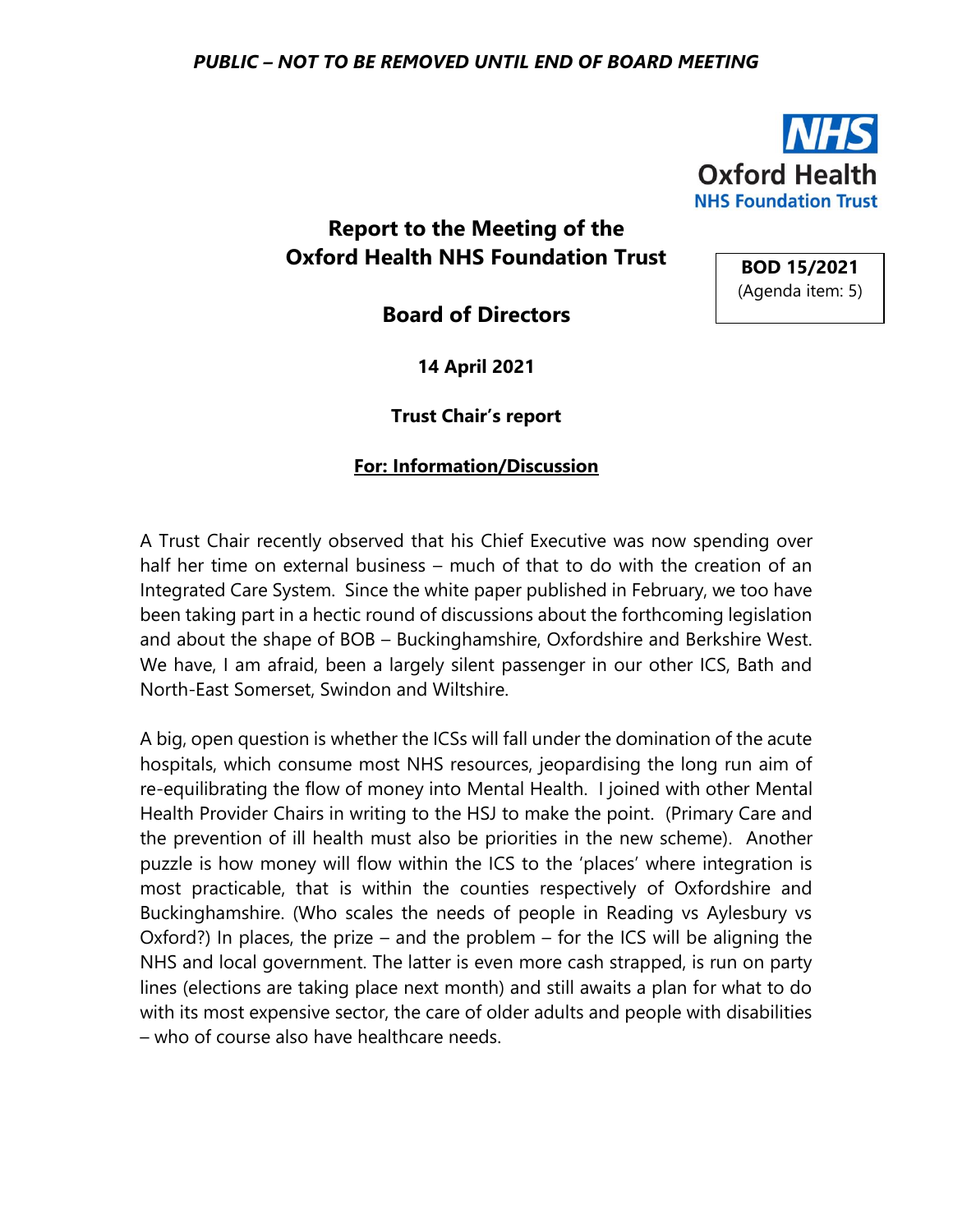It is they who matter, along with all our other patients and service users. What we have failed to do so far is endow them or the wider public with a sense that this reorganisation of the NHS will make it easier to see a doctor or nurse or get treatment or, even more radically, be nudged or incentivised into a way of living that prevents them needing clinical intervention. As a Trust we have no choice but to get energetically involved in constructing BOB; but the public still know little about its point or purpose; members of the Trust who are now voting for our Council of Governors face the prospect of their role being diminished, since the authors of the white paper seem to have forgotten that Foundation Trusts are specially constituted and do not fit comfortably into the new scheme.

A few weeks ago, I had the pleasure of doing something I rarely do in the garden at home – wield a spade. The Trust was given some saplings and to mark NHS Sustainability Day we planted them at various sites, in my case at the Whiteleaf Centre. There is tremendous goodwill on the part of staff to do more to 'green' the Trust, which ought to help as we reset activities as the Covid-19 emergency ends. What we have learned during it, not least about home working and at-adistance meeting, is tremendously valuable as we reduce our carbon footprint. Above all, it is what is best for our patients and service users. Professor Andrea Cipriani's study of at-a-distance psychiatric diagnosis will be of immense use as we try to cut waiting times and reduce travel obligations.

That said, Covid-19 looks like it could add directly and indirectly to demand for our services, especially on the part of children and younger people. Yet here we are most exposed in terms of staff. The curse of Mental Health services remains – many more people needing help than we are equipped to provide. But of course Mental Health needs are far from uniform. One of the great potential benefits of the integration project is better communication and cooperation between us and Primary Care, some of which we already provide. Mental Health spans a wide spectrum. We have been boosting what we offer in psychological therapy, especially to those suffering the after-effects of Covid-19. By collaborating with GPs and Primary Care more instances of poor Mental Health might be dealt with earlier – including those suffered by the many people to whose condition the old clinical boundary between physical and mental does not apply. Eating Disorder is a burgeoning problem, especially among the young. Resources permitting, we are as a Trust uniquely positioned to confront it as in our clinical practice we re-unite body and mind.

## **Recommendation**

The Board is asked to note the report.